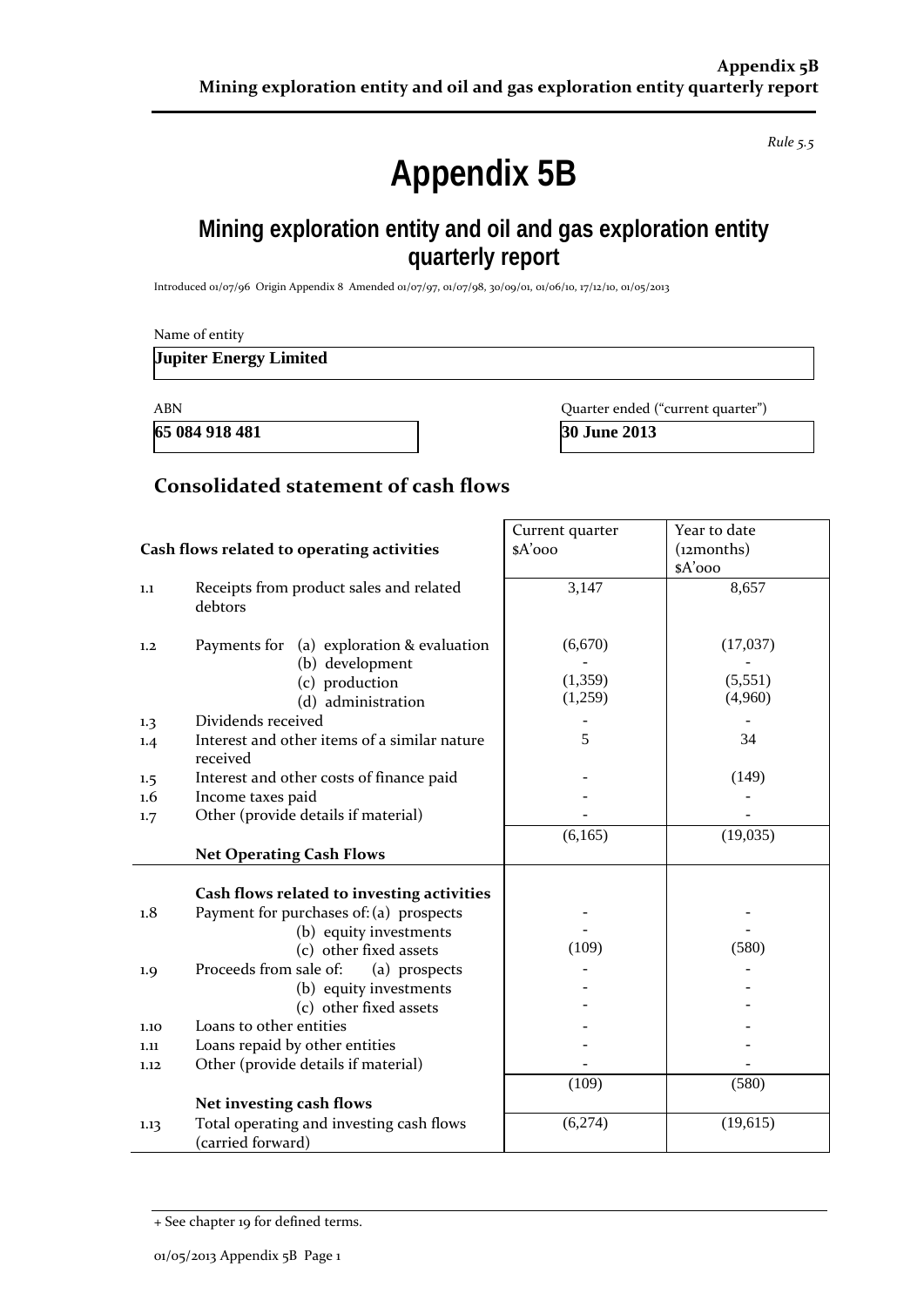#### **Appendix 5B Mining exploration entity and oil and gas exploration entity quarterly report**

| 1.13 | Total operating and investing cash flows      | (6,274) | (19,615) |
|------|-----------------------------------------------|---------|----------|
|      | (brought forward)                             |         |          |
|      |                                               |         |          |
|      |                                               |         |          |
|      | Cash flows related to financing activities    |         |          |
| 1.14 | Proceeds from issues of shares, options, etc. | 9,074   | 20,687   |
| 1.15 | Proceeds from sale of forfeited shares        |         |          |
| 1.16 | Proceeds from borrowings                      |         | 5,761    |
| 1.17 | Repayment of borrowings                       | (3,025) | (3,025)  |
| 1.18 | Dividends paid                                |         |          |
| 1.19 | Other (provide details if material)           | (272)   | (771)    |
|      |                                               | 5,777   | 22,652   |
|      | Net financing cash flows                      |         |          |
|      |                                               |         |          |
|      | Net increase (decrease) in cash held          | (497)   | 3,037    |
|      |                                               |         |          |
| 1.20 | Cash at beginning of quarter/year to date     | 4,369   | 395      |
|      |                                               |         |          |
| 1.21 | Exchange rate adjustments to item 1.20        | 263     | 703      |
|      |                                               | 4,135   | 4,135    |
| 1.22 | Cash at end of quarter                        |         |          |

### **Payments to directors of the entity, associates of the directors, related entities of the entity and associates of the related entities**

|      |                                                                  | Current quarter<br>$A'$ ooo |
|------|------------------------------------------------------------------|-----------------------------|
| 1.23 | Aggregate amount of payments to the parties included in item 1.2 | 144                         |
| 1.24 | Aggregate amount of loans to the parties included in item 1.10   |                             |
| 1.25 | Explanation necessary for an understanding of the transactions   |                             |

Director and consulting fees paid for the quarter 30 June 2013

### **Non-cash financing and investing activities**

2.1 Details of financing and investing transactions which have had a material effect on consolidated assets and liabilities but did not involve cash flows

N/A

2.2 Details of outlays made by other entities to establish or increase their share in projects in which the reporting entity has an interest

N/A

<sup>+</sup> See chapter 19 for defined terms.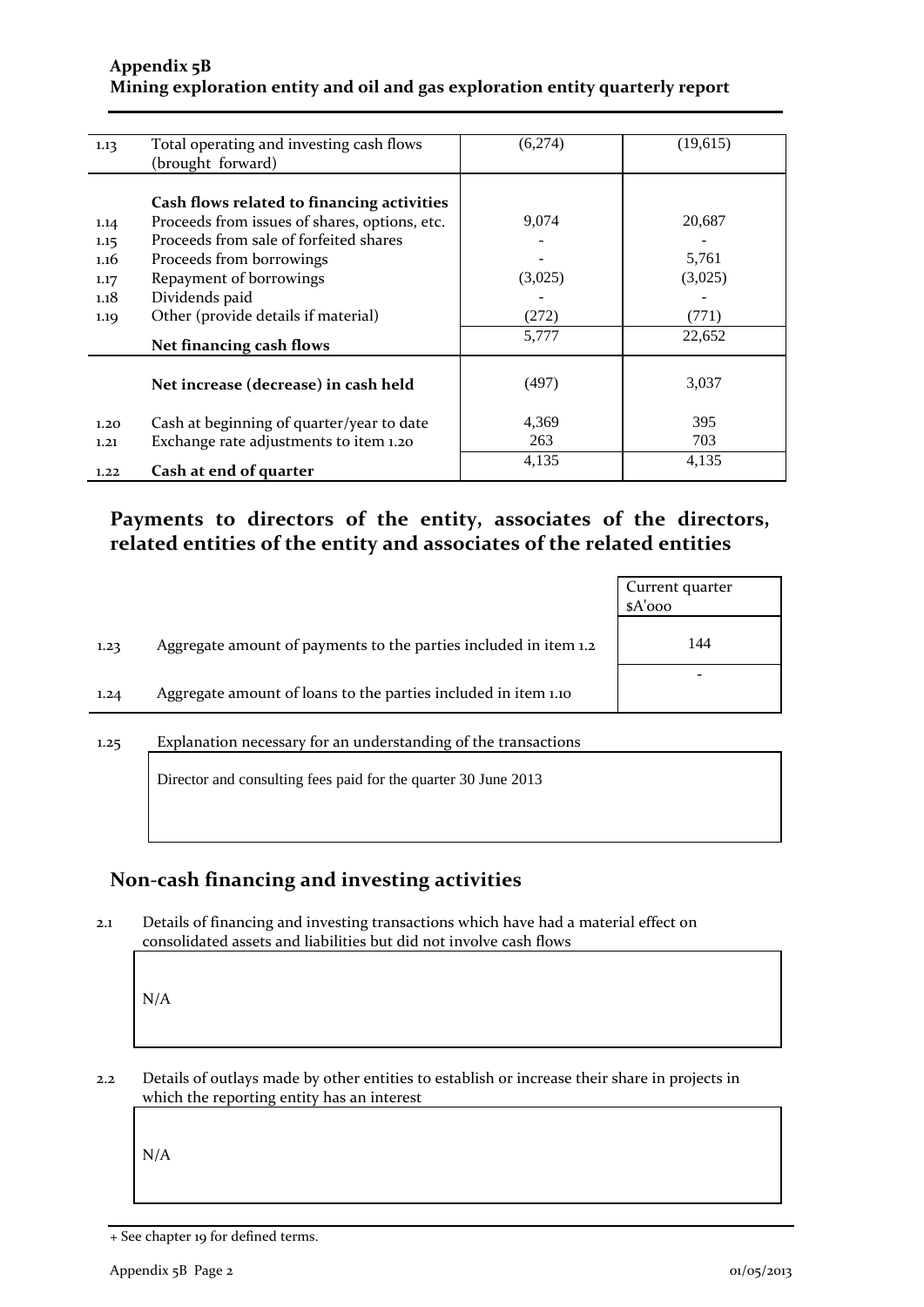### **Financing facilities available**

*Add notes as necessary for an understanding of the position.*

|     |                             | Amount available<br>\$A'ooo | Amount used<br>$A'$ 000 |
|-----|-----------------------------|-----------------------------|-------------------------|
| 3.1 | Loan facilities             | N/A                         | N/A                     |
| 3.2 | Credit standby arrangements | N/A                         | N/A                     |

# **Estimated cash outflows for next quarter**

|     |                            | $A'$ 000                 |
|-----|----------------------------|--------------------------|
| 4.1 | Exploration and evaluation | 1,327                    |
| 4.2 | Development                | $\overline{\phantom{0}}$ |
| 4.3 | Production                 | 1,278*                   |
| 4.4 | Administration             | 1,409                    |
|     | <b>Total</b>               | 4,014                    |

### *\*Net of oil sales* **Reconciliation of cash**

| Reconciliation of cash at the end of the quarter (as<br>shown in the consolidated statement of cash flows)<br>to the related items in the accounts is as follows. |                                           | Current quarter<br>$A'$ 000 | Previous quarter<br>$A'$ 000 |
|-------------------------------------------------------------------------------------------------------------------------------------------------------------------|-------------------------------------------|-----------------------------|------------------------------|
| 5.1                                                                                                                                                               | Cash on hand and at bank                  | 4,135                       | 4.369                        |
| 5.2                                                                                                                                                               | Deposits at call                          |                             |                              |
| 5.3                                                                                                                                                               | Bank overdraft                            |                             |                              |
| 5.4                                                                                                                                                               | Other (provide details)                   |                             |                              |
|                                                                                                                                                                   | Total: cash at end of quarter (item 1.22) | 4.135                       | 4.369                        |

<sup>+</sup> See chapter 19 for defined terms.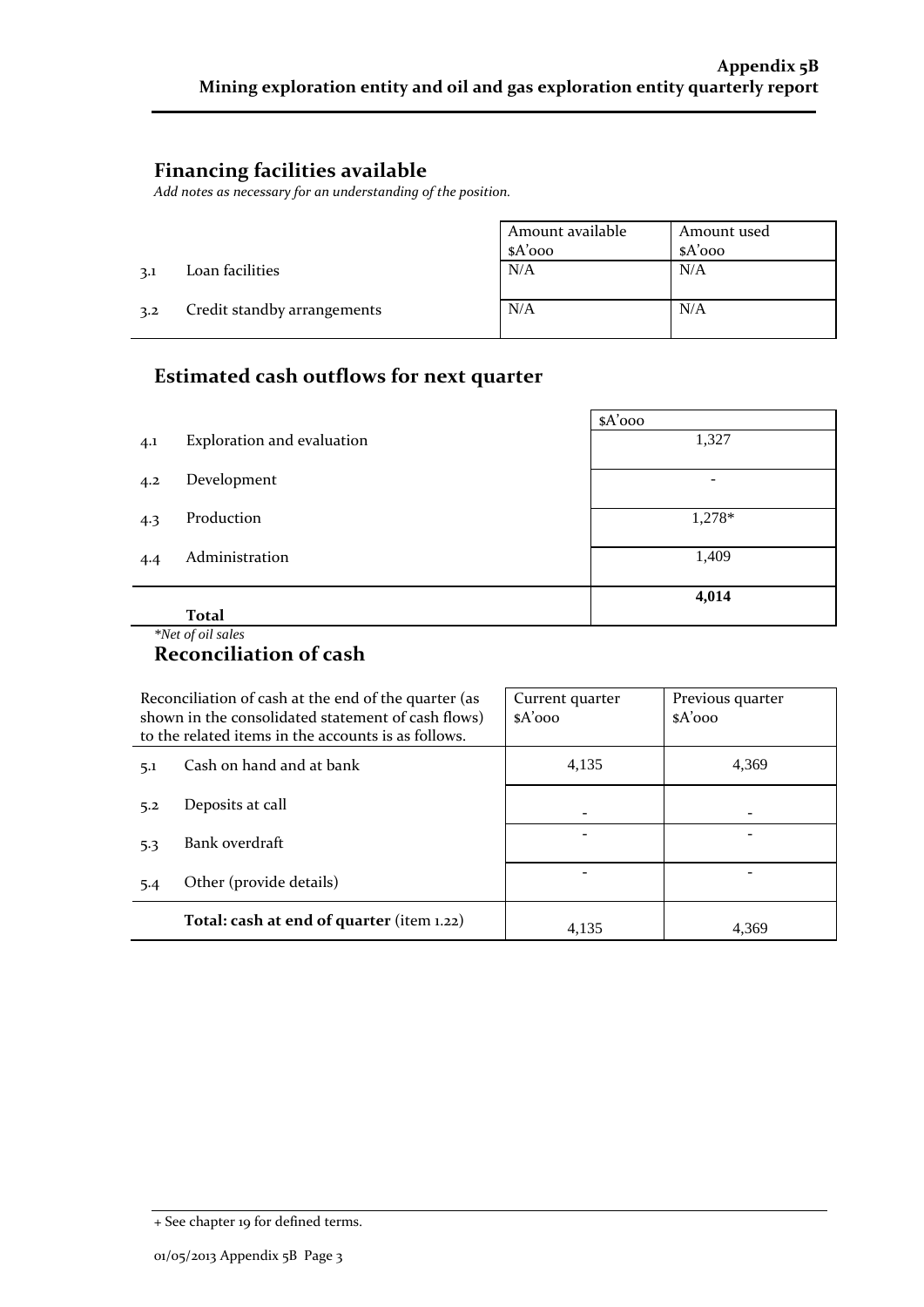### **Changes in interests in mining tenements and petroleum tenements**

|     |                                                                                                   | Tenement<br>reference<br>and<br>location | Nature of interest<br>(note (2)) | Interest at<br>beginning<br>of quarter | Interest at<br>end of<br>quarter |
|-----|---------------------------------------------------------------------------------------------------|------------------------------------------|----------------------------------|----------------------------------------|----------------------------------|
| 6.1 | Interests in mining<br>tenements and<br>petroleum tenements<br>relinquished, reduced<br>or lapsed |                                          |                                  |                                        |                                  |
| 6.2 | Interests in mining<br>tenements and<br>petroleum tenements<br>acquired or increased              |                                          |                                  |                                        |                                  |

### **Issued and quoted securities at end of current quarter**

*Description includes rate of interest and any redemption or conversion rights together with prices and dates.*

|                            | Issue price per<br>security (see | Amount paid up<br>per security (see                     |
|----------------------------|----------------------------------|---------------------------------------------------------|
|                            |                                  | $note$ 3) (cents)                                       |
|                            |                                  |                                                         |
|                            |                                  |                                                         |
|                            |                                  |                                                         |
|                            |                                  |                                                         |
|                            |                                  |                                                         |
|                            |                                  |                                                         |
|                            |                                  |                                                         |
|                            |                                  |                                                         |
|                            |                                  |                                                         |
|                            |                                  |                                                         |
|                            |                                  |                                                         |
|                            |                                  |                                                         |
|                            |                                  |                                                         |
| 153,377,693<br>153,377,693 |                                  | <b>Fully Paid</b>                                       |
|                            |                                  |                                                         |
|                            |                                  |                                                         |
|                            |                                  |                                                         |
|                            |                                  |                                                         |
|                            |                                  |                                                         |
|                            |                                  |                                                         |
|                            |                                  |                                                         |
|                            |                                  |                                                         |
|                            |                                  |                                                         |
|                            |                                  |                                                         |
|                            |                                  |                                                         |
|                            |                                  | 31 May 2016                                             |
|                            |                                  |                                                         |
|                            | Total number<br>Number quoted    | note 3) (cents)<br><b>Fully Paid</b><br><b>\$US1.25</b> |

<sup>+</sup> See chapter 19 for defined terms.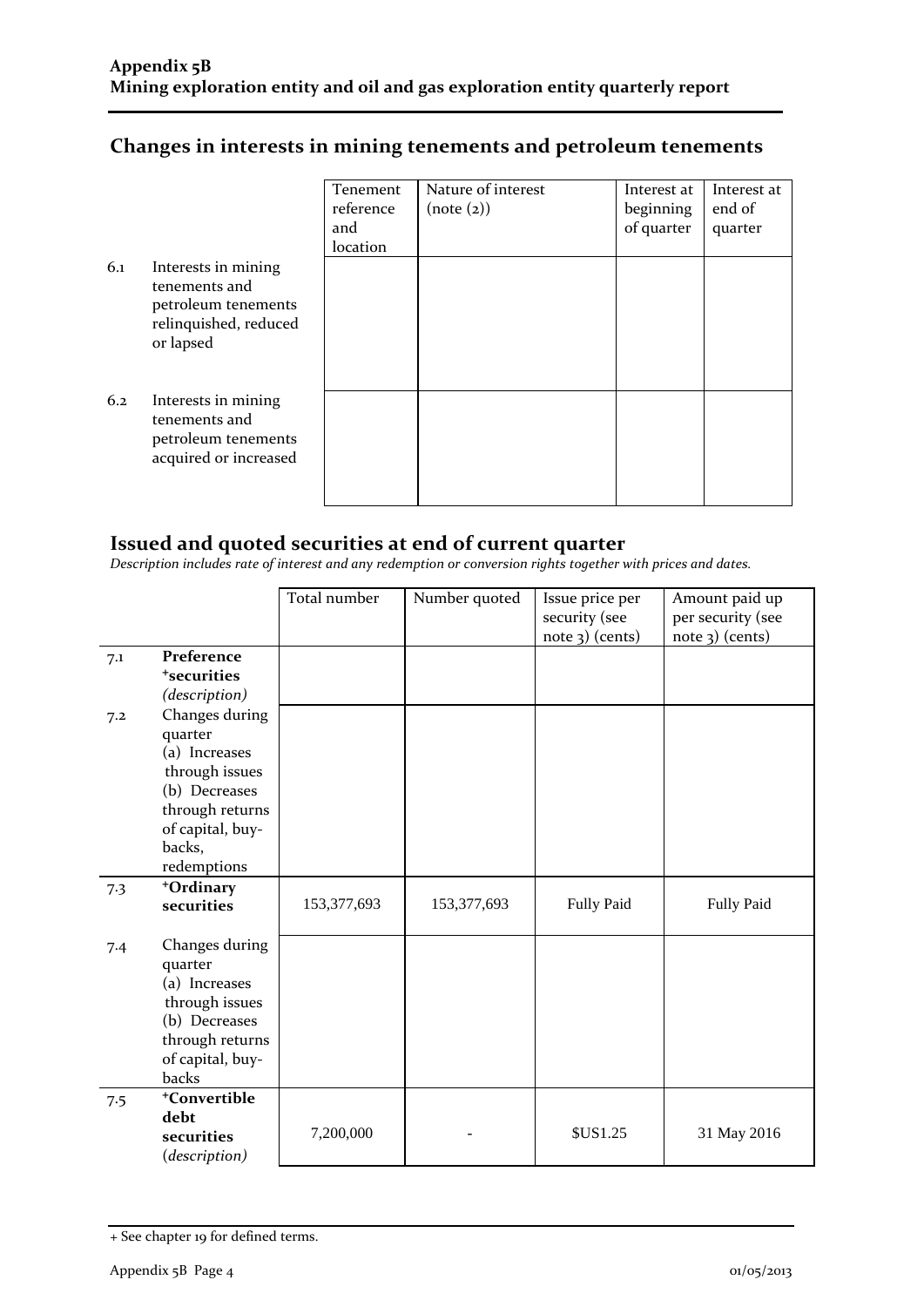#### **Appendix 5B Mining exploration entity and oil and gas exploration entity quarterly report**

| 7.6  | Changes during<br>quarter<br>(a) Increases<br>through issues<br>(b) Decreases<br>through<br>securities<br>matured,<br>converted | 7,200,000 | <b>\$US1.25</b>                                                                                                                                                                                                                      | 31 May 2016                     |
|------|---------------------------------------------------------------------------------------------------------------------------------|-----------|--------------------------------------------------------------------------------------------------------------------------------------------------------------------------------------------------------------------------------------|---------------------------------|
| 7.7  | Options<br>(description and<br>conversion<br>factor)                                                                            |           | Exercise price<br>Subject<br>to<br>$\boldsymbol{a}$<br>minimum                                                                                                                                                                       | Expiry date<br>31 December 2013 |
|      | Performance<br>rights                                                                                                           | 7,000,001 | increase of 25%,<br>the Performance<br>Rights for each<br>holder shall vest<br>in proportion to<br>the % increase in<br>the Share price of<br>the<br>Company<br>above 73.5 cents<br>basis<br>(Vesting<br>Condition)                  |                                 |
| 7.8  | Issued during<br>quarter                                                                                                        |           |                                                                                                                                                                                                                                      |                                 |
| 7.9  | Exercised<br>during quarter                                                                                                     |           |                                                                                                                                                                                                                                      |                                 |
| 7.10 | <b>Expired during</b><br>quarter                                                                                                | (200,000) | Subject to a<br>minimum increase<br>of 25%, the<br>Performance<br>Rights for each<br>holder shall vest in<br>proportion to the %<br>increase in the<br>Share price of the<br>Company above<br>73.5 cents basis<br>(Vesting Condition | 31 December 2013                |
| 7.11 | <b>Debentures</b><br>(totals only)                                                                                              |           |                                                                                                                                                                                                                                      |                                 |
| 7.12 | <b>Unsecured</b><br>notes (totals<br>only)                                                                                      |           |                                                                                                                                                                                                                                      |                                 |

## **Compliance statement**

1 This statement has been prepared under accounting policies which comply with accounting standards as defined in the Corporations Act or other standards acceptable to ASX (see note 5).

<sup>+</sup> See chapter 19 for defined terms.